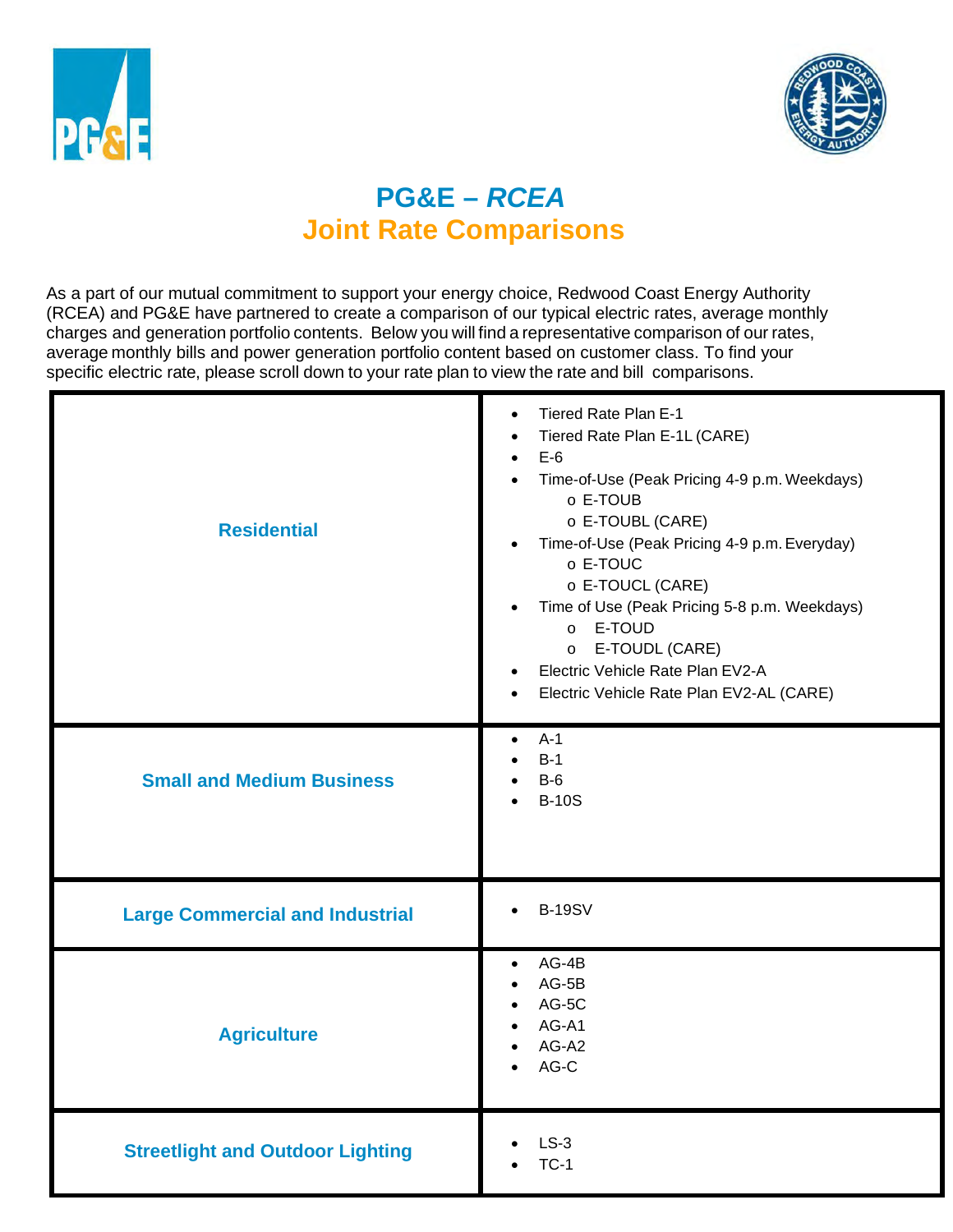# **Definitions**

Generation Rate is the cost of creating electricity to power your home or business. The generation rate varies based on your energy provider and the resources included in your energy provider's generation supply.

**PG&E Delivery Rate** is a charge assessed by PG&E to deliver electricity to your home or business. The PG&E delivery rate depends on your electricity usage, but is charged equally to both RCEA and PG&E customers.

**PG&E PCIA/FF** represents the Power Charge Indifference Adjustment (PCIA) and the Franchise Fee surcharge (FF). The PCIA is a charge to recover PG&E's costs for generation resources that are currently above the market rate. These resources were committed to prior to a customer's switch to a third-party electric generation provider. PG&E acts as a collection agent for the Franchise Fee surcharge, which is levied by the California Public Utilities Commission on behalf of cities and counties in PG&E's service territory for all customers. The costs for resources included in the PCIA and FF surcharges are included in the generation rate for PG&E bundled service customers

# **Where Do I Find My Electric Rate Schedule?**

 Need some help finding your electric rate? Go to the "Electric Delivery Charges" section of your energy statement - you'll find your electric rate in the upper left.

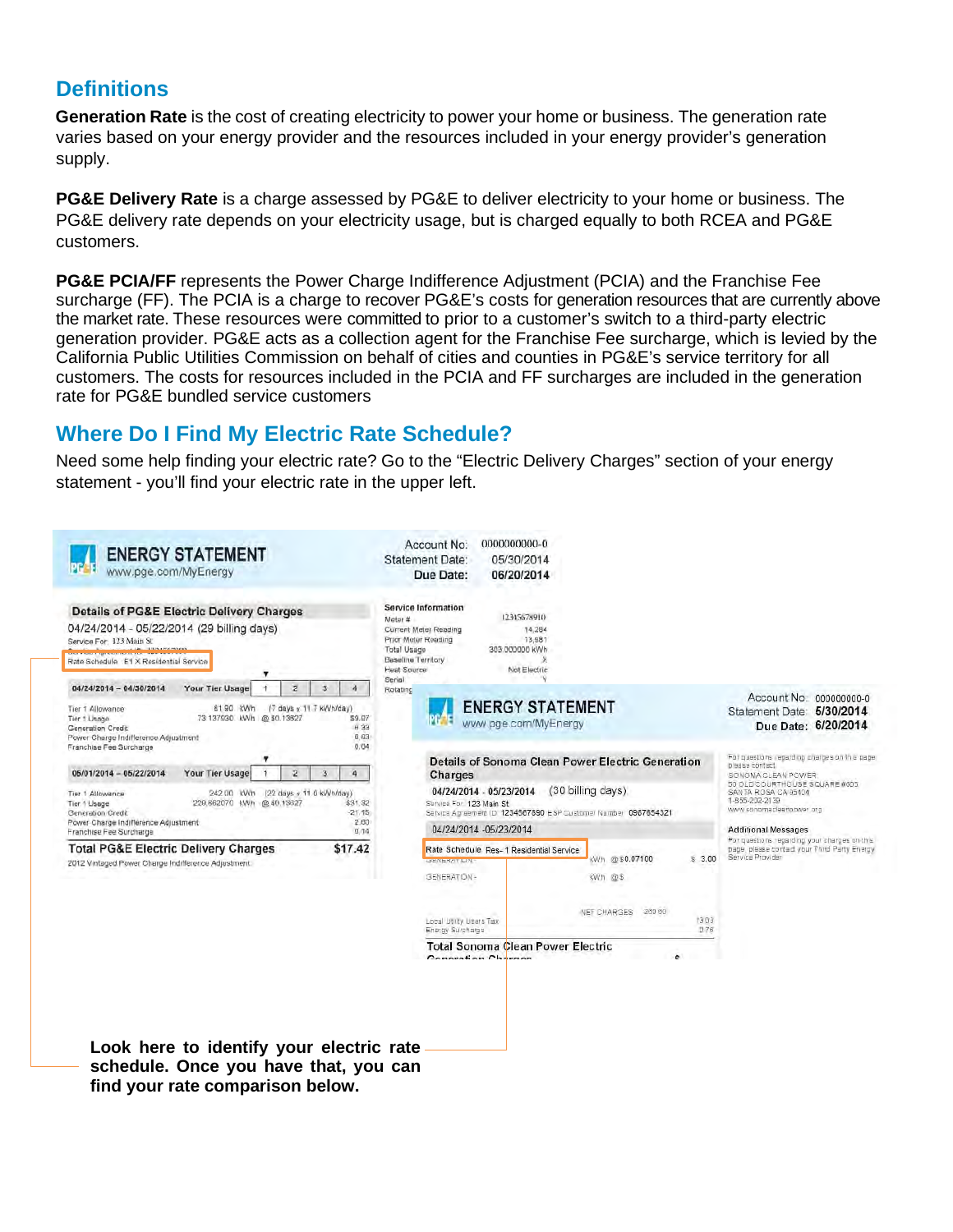# **E-1 \***

| <b>Residential: E1</b>           | <b>PG&amp;E</b> | <b>REpower</b><br>(42% Renewable) | <b>REpower+</b><br>(100% Renewable) |
|----------------------------------|-----------------|-----------------------------------|-------------------------------------|
| Generation Rate (\$/kWh)         | \$0.12433       | \$0.12914                         | \$0.13914                           |
| PG&E Delivery Rate (\$/kWh)      | \$0.20150       | \$0.20150                         | \$0.20150                           |
| PG&E PCIA/FF (\$/kWh)            | \$0.02653       | \$0.02097                         | \$0.02097                           |
| Total Electricity Cost (\$/kWh)  | \$0.35236       | \$0.35161                         | \$0.36161                           |
| <b>Average Monthly Bill (\$)</b> | \$148.29        | \$147.97                          | \$152.18                            |

Monthly usage: 421 kWh

# **E-1 (CARE)\***

| <b>Residential: E 1 CARE</b>     | PG&E      | <b>REpower</b><br>(42% Renewable) | <b>REpower+</b><br>(100% Renewable) |
|----------------------------------|-----------|-----------------------------------|-------------------------------------|
| Generation Rate (\$/kWh)         | \$0.12433 | \$0.12914                         | \$0.13914                           |
| PG&E Delivery Rate (\$/kWh)      | \$0.07051 | \$0.07051                         | \$0.07051                           |
| PG&E PCIA/FF (\$/kWh)            | \$0.02653 | \$0.02097                         | \$0.02097                           |
| Total Electricity Cost (\$/kWh)  | \$0.22137 | \$0.22062                         | \$0.23062                           |
| <b>Average Monthly Bill (\$)</b> | \$93.89   | \$93.57                           | \$97.81                             |

Monthly usage: 424 kWh

#### **E-6\***

| <b>Residential: E 6</b>          | PG&E      | <b>REpower</b><br>(42% Renewable) | <b>REpower+</b><br>(100% Renewable) |
|----------------------------------|-----------|-----------------------------------|-------------------------------------|
| Generation Rate (\$/kWh)         | \$0.11663 | \$0.12148                         | \$0.13148                           |
| PG&E Delivery Rate (\$/kWh)      | \$0.19590 | \$0.19590                         | \$0.19590                           |
| PG&E PCIA/FF (\$/kWh)            | \$0.02653 | \$0.02097                         | \$0.02097                           |
| Total Electricity Cost (\$/kWh)  | \$0.33906 | \$0.33835                         | \$0.34835                           |
| <b>Average Monthly Bill (\$)</b> | \$208.80  | \$208.36                          | \$214.52                            |

Monthly usage: 616 kWh

### **E-6 (CARE)\***

| <b>Residential: E 6 CARE</b>     | PG&E      | <b>REpower</b><br>(42% Renewable) | <b>REpower+</b><br>(100% Renewable) |
|----------------------------------|-----------|-----------------------------------|-------------------------------------|
| Generation Rate (\$/kWh)         | \$0.11626 | \$0.12111                         | \$0.13111                           |
| PG&E Delivery Rate (\$/kWh)      | \$0.07142 | \$0.07142                         | \$0.07142                           |
| PG&E PCIA/FF (\$/kWh)            | \$0.02653 | \$0.02097                         | \$0.02097                           |
| Total Electricity Cost (\$/kWh)  | \$0.21421 | \$0.21350                         | \$0.22350                           |
| <b>Average Monthly Bill (\$)</b> | \$131.63  | \$131.20                          | \$137.34                            |

Monthly usage: 615 kWh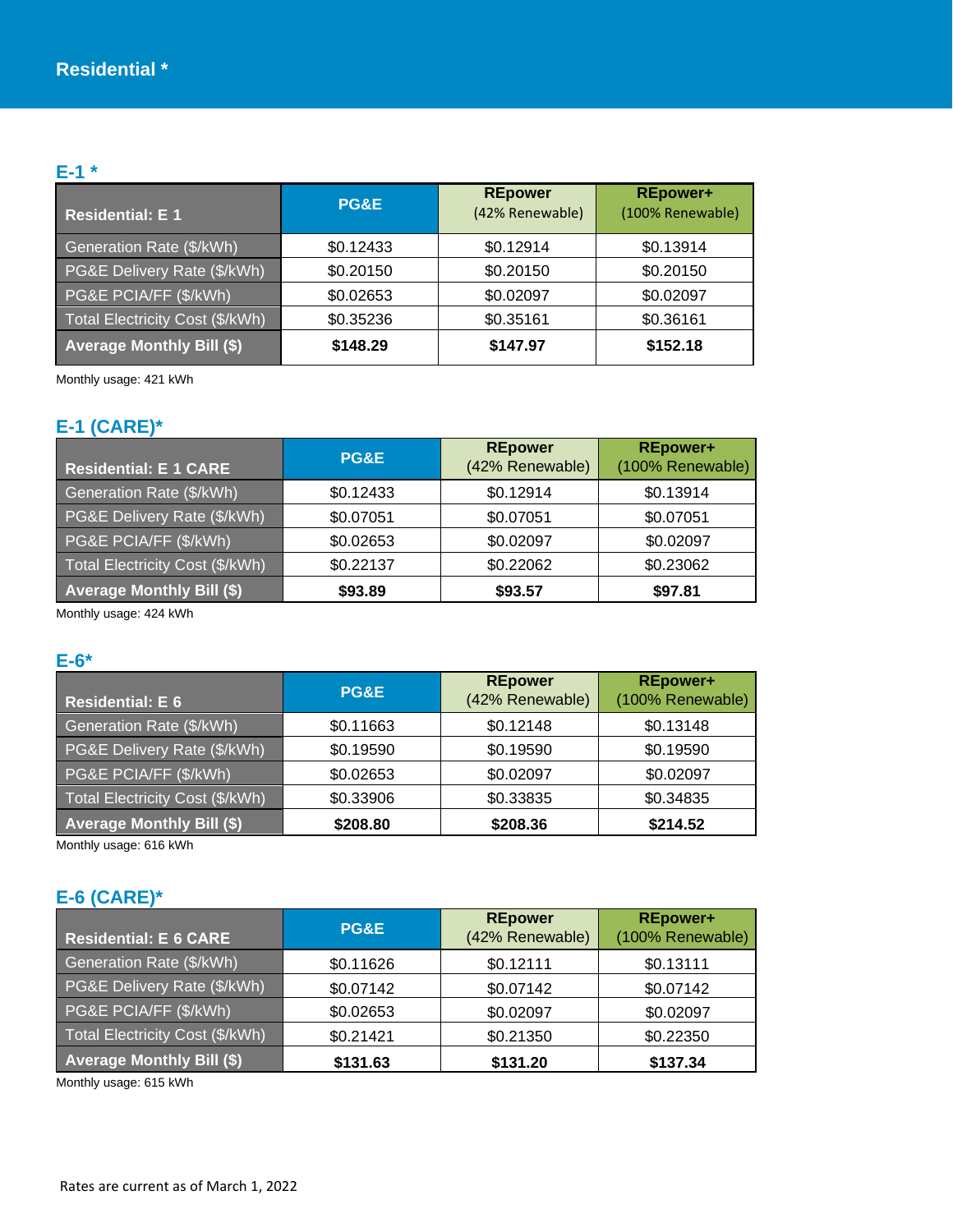## **E-TOU B\***

| <b>Residential: E TOU B</b>      | PG&E      | <b>REpower</b><br>(42% Renewable) | <b>REpower+</b><br>(100% Renewable) |
|----------------------------------|-----------|-----------------------------------|-------------------------------------|
| Generation Rate (\$/kWh)         | \$0.11347 | \$0.11833                         | \$0.12833                           |
| PG&E Delivery Rate (\$/kWh)      | \$0.19783 | \$0.19783                         | \$0.19783                           |
| PG&E PCIA/FF (\$/kWh)            | \$0.02653 | \$0.02097                         | \$0.02097                           |
| Total Electricity Cost (\$/kWh)  | \$0.33783 | \$0.33713                         | \$0.34713                           |
| <b>Average Monthly Bill (\$)</b> | \$964.21  | \$962.21                          | \$990.76                            |

Monthly usage: 2,854 kWh

# **E-TOU B (CARE)\***

| Residential: E TOU B CARE        | <b>PG&amp;E</b> | <b>REpower</b><br>(42% Renewable) | <b>REpower+</b><br>(100% Renewable) |
|----------------------------------|-----------------|-----------------------------------|-------------------------------------|
| Generation Rate (\$/kWh)         | \$0.11489       | \$0.11974                         | \$0.12974                           |
| PG&E Delivery Rate (\$/kWh)      | \$0.07933       | \$0.07933                         | \$0.07933                           |
| PG&E PCIA/FF (\$/kWh)            | \$0.02653       | \$0.02097                         | \$0.02097                           |
| Total Electricity Cost (\$/kWh)  | \$0.22075       | \$0.22004                         | \$0.23004                           |
| <b>Average Monthly Bill (\$)</b> | \$240.95        | \$240.17                          | \$251.09                            |

Monthly usage: 1,092 kWh

# **E-TOU C**

| <b>Residential: E TOU C</b>      | PG&E      | <b>REpower</b><br>(42% Renewable) | <b>REpower+</b><br>(100% Renewable) |
|----------------------------------|-----------|-----------------------------------|-------------------------------------|
| Generation Rate (\$/kWh)         | \$0.11908 | \$0.12391                         | \$0.13391                           |
| PG&E Delivery Rate (\$/kWh)      | \$0.20935 | \$0.20935                         | \$0.20935                           |
| PG&E PCIA/FF (\$/kWh)            | \$0.02653 | \$0.02097                         | \$0.02097                           |
| Total Electricity Cost (\$/kWh)  | \$0.35496 | \$0.35423                         | \$0.36423                           |
| <b>Average Monthly Bill (\$)</b> | \$194.19  | \$193.79                          | \$199.26                            |

Monthly usage: 547 kWh

# **E-TOU C (CARE)\***

| <b>Residential: E TOU C CARE</b> | PG&E      | <b>REpower</b><br>(42% Renewable) | <b>REpower+</b><br>(100% Renewable) |
|----------------------------------|-----------|-----------------------------------|-------------------------------------|
| Generation Rate (\$/kWh)         | \$0.11981 | \$0.12464                         | \$0.13464                           |
| PG&E Delivery Rate (\$/kWh)      | \$0.07388 | \$0.07388                         | \$0.07388                           |
| PG&E PCIA/FF (\$/kWh)            | \$0.02653 | \$0.02097                         | \$0.02097                           |
| Total Electricity Cost (\$/kWh)  | \$0.22022 | \$0.21949                         | \$0.22949                           |
| <b>Average Monthly Bill (\$)</b> | \$95.49   | \$95.17                           | \$99.51                             |

Monthly usage: 434 kWh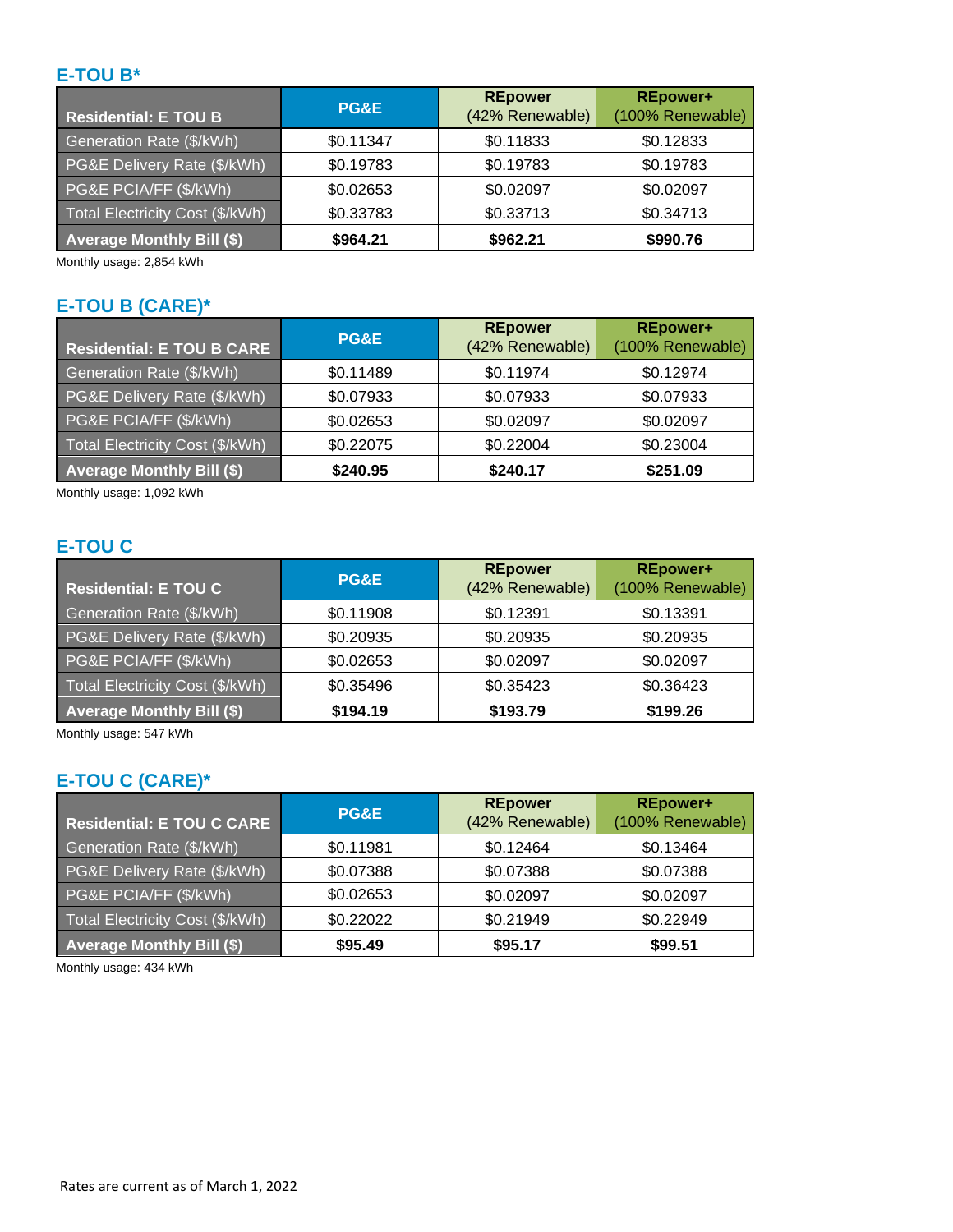### **E-TOU D\***

| Residential: E TOU D             | <b>PG&amp;E</b> | <b>REpower</b><br>(42% Renewable) | <b>REpower+</b><br>(100% Renewable) |
|----------------------------------|-----------------|-----------------------------------|-------------------------------------|
| Generation Rate (\$/kWh)         | \$0.12254       | \$0.12736                         | \$0.13736                           |
| PG&E Delivery Rate (\$/kWh)      | \$0.19755       | \$0.19755                         | \$0.19755                           |
| PG&E PCIA/FF (\$/kWh)            | \$0.02653       | \$0.02097                         | \$0.02097                           |
| Total Electricity Cost (\$/kWh)  | \$0.34662       | \$0.34588                         | \$0.35588                           |
| <b>Average Monthly Bill (\$)</b> | \$474.54        | \$473.53                          | \$487.22                            |

Monthly usage: 1,369 kWh

## **E-TOU D (CARE)\***

| <b>Residential: E TOU D CARE</b> | PG&E      | <b>REpower</b><br>(42% Renewable) | <b>REpower+</b><br>(100% Renewable) |
|----------------------------------|-----------|-----------------------------------|-------------------------------------|
| Generation Rate (\$/kWh)         | \$0.12442 | \$0.12923                         | \$0.13923                           |
| PG&E Delivery Rate (\$/kWh)      | \$0.07578 | \$0.07578                         | \$0.07578                           |
| PG&E PCIA/FF (\$/kWh)            | \$0.02653 | \$0.02097                         | \$0.02097                           |
| Total Electricity Cost (\$/kWh)  | \$0.22673 | \$0.22598                         | \$0.23598                           |
| <b>Average Monthly Bill (\$)</b> | \$153.74  | \$153.24                          | \$160.02                            |

Monthly usage: 678 kWh

## **EV2-A\***

| <b>Residential: EV2 A</b>        | <b>PG&amp;E</b> | <b>REpower</b><br>(42% Renewable) | <b>REpower+</b><br>(100% Renewable) |
|----------------------------------|-----------------|-----------------------------------|-------------------------------------|
| Generation Rate (\$/kWh)         | \$0.11592       | \$0.12077                         | \$0.13077                           |
| PG&E Delivery Rate (\$/kWh)      | \$0.17624       | \$0.17624                         | \$0.17624                           |
| PG&E PCIA/FF (\$/kWh)            | \$0.02653       | \$0.02097                         | \$0.02097                           |
| Total Electricity Cost (\$/kWh)  | \$0.31869       | \$0.31798                         | \$0.32798                           |
| <b>Average Monthly Bill (\$)</b> | \$295.18        | \$294.52                          | \$303.78                            |

Monthly usage: 926 kWh

### **EV2-A (CARE)\***

| <b>Residential: EV2 A CARE</b>   | <b>PG&amp;E</b> | <b>REpower</b><br>(42% Renewable) | <b>REpower+</b><br>(100% Renewable) |
|----------------------------------|-----------------|-----------------------------------|-------------------------------------|
| Generation Rate (\$/kWh)         | \$0.11466       | \$0.11951                         | \$0.12951                           |
| PG&E Delivery Rate (\$/kWh)      | \$0.06399       | \$0.06399                         | \$0.06399                           |
| PG&E PCIA/FF (\$/kWh)            | \$0.02653       | \$0.02097                         | \$0.02097                           |
| Total Electricity Cost (\$/kWh)  | \$0.20518       | \$0.20447                         | \$0.21447                           |
| <b>Average Monthly Bill (\$)</b> | \$199.02        | \$198.33                          | \$208.03                            |

Monthly usage: 970 kWh

 **\* Please note this rate comparison excludes the California Climate Credit from the State of California which is issued twice a year to residential customers. For more information visit [www.energyupgradeCA.org/credit.](www.energyupgradeCA.org/credit)**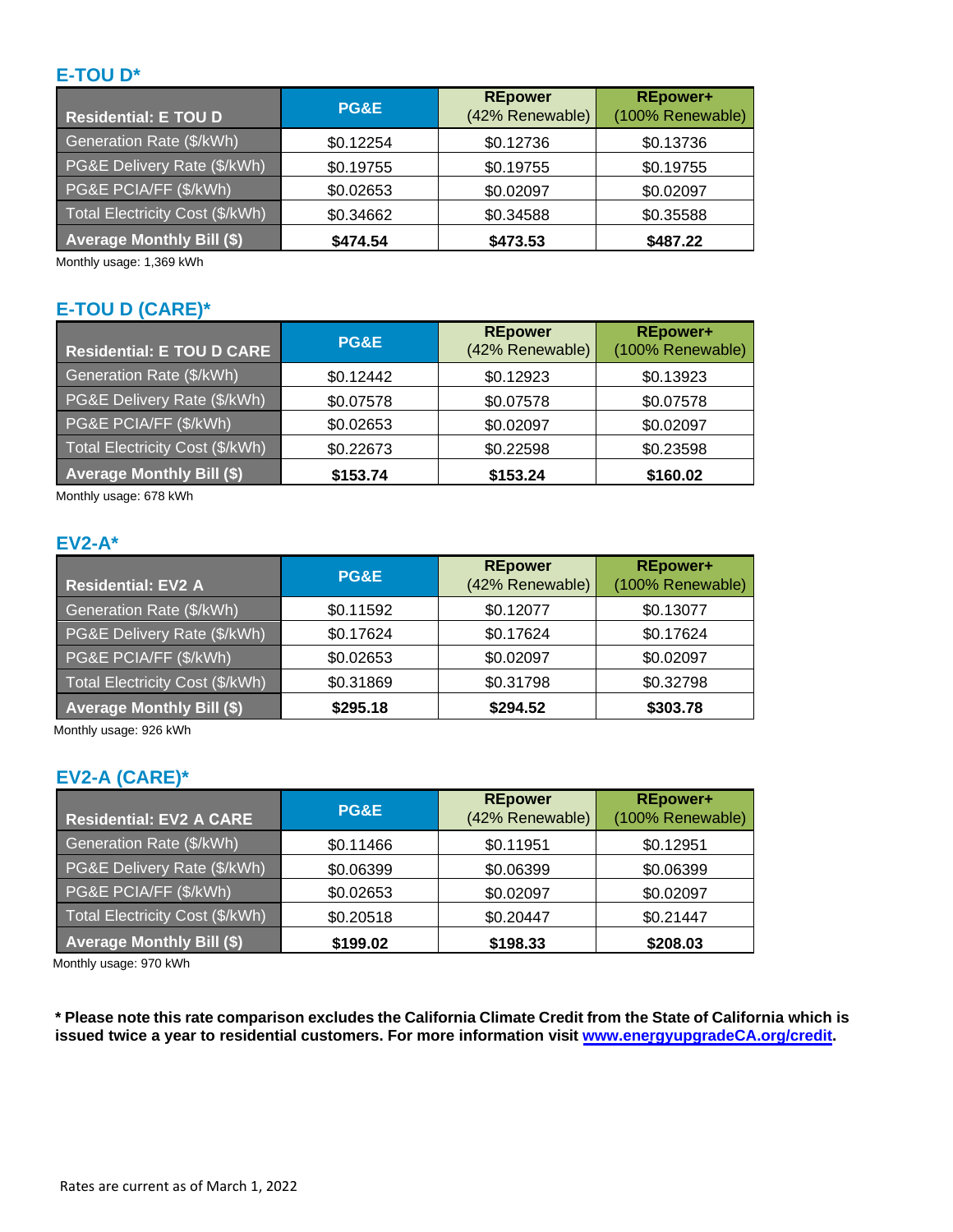#### **A-1\*\***

| Commercial/Industrial:<br>A 1          | PG&E      | <b>REpower</b><br>(42% Renewable) | <b>REpower+</b><br>(100% Renewable) |
|----------------------------------------|-----------|-----------------------------------|-------------------------------------|
| Generation Rate (\$/kWh)               | \$0.11835 | \$0.12297                         | \$0.13297                           |
| <b>PG&amp;E Delivery Rate (\$/kWh)</b> | \$0.18446 | \$0.18446                         | \$0.18446                           |
| PG&E PCIA/FF (\$/kWh)                  | \$0.02554 | \$0.02019                         | \$0.02019                           |
| Total Electricity Cost (\$/kWh)        | \$0.32835 | \$0.32762                         | \$0.33762                           |
| <b>Average Monthly Bill (\$)</b>       | \$174.70  | \$174.32                          | \$179.64                            |

Monthly usage: 532 kWh

#### **B-1\*\***

| <b>Commercial/Industrial:</b><br><b>B</b> 1 | PG&E      | <b>REpower</b><br>(42% Renewable) | <b>REpower+</b><br>(100% Renewable) |
|---------------------------------------------|-----------|-----------------------------------|-------------------------------------|
| Generation Rate (\$/kWh)                    | \$0.11872 | \$0.12335                         | \$0.13335                           |
| PG&E Delivery Rate (\$/kWh)                 | \$0.17738 | \$0.17738                         | \$0.17738                           |
| PG&E PCIA/FF (\$/kWh)                       | \$0.02554 | \$0.02019                         | \$0.02019                           |
| Total Electricity Cost (\$/kWh)             | \$0.32164 | \$0.32092                         | \$0.33092                           |
| <b>Average Monthly Bill (\$)</b>            | \$324.53  | \$323.80                          | \$333.89                            |

Monthly usage: 1,009 kWh

#### **B-6\*\***

| Commercial/Industrial:<br><b>B6</b> | PG&E      | <b>REpower</b><br>(42% Renewable) | <b>REpower+</b><br>(100% Renewable) |
|-------------------------------------|-----------|-----------------------------------|-------------------------------------|
| Generation Rate (\$/kWh)            | \$0.11371 | \$0.11836                         | \$0.12836                           |
| PG&E Delivery Rate (\$/kWh)         | \$0.17188 | \$0.17188                         | \$0.17188                           |
| PG&E PCIA/FF (\$/kWh)               | \$0.02554 | \$0.02019                         | \$0.02019                           |
| Total Electricity Cost (\$/kWh)     | \$0.31113 | \$0.31043                         | \$0.32043                           |
| <b>Average Monthly Bill (\$)</b>    | \$428.05  | \$427.08                          | \$440.84                            |

Monthly usage: 1,376 kWh

### **B-10 S**

| Commercial/Industrial:<br><b>B</b> 10 SV | <b>PG&amp;E</b> | <b>REpower</b><br>(42% Renewable) | <b>REpower+</b><br>(100% Renewable) |
|------------------------------------------|-----------------|-----------------------------------|-------------------------------------|
| Generation Rate (\$/kWh)                 | \$0.12699       | \$0.13198                         | \$0.14198                           |
| PG&E Delivery Rate (\$/kWh)              | \$0.16330       | \$0.16330                         | \$0.16330                           |
| PG&E PCIA/FF (\$/kWh)                    | \$0.02746       | \$0.02170                         | \$0.02170                           |
| Total Electricity Cost (\$/kWh)          | \$0.31775       | \$0.31698                         | \$0.32698                           |
| <b>Average Monthly Bill (\$)</b>         | \$2,349.42      | \$2,343.73                        | \$2,417.66                          |

Monthly usage: 7,394 kWh, monthly demand: 32 kW

 **\*\* Please note this rate comparison excludes volumetric California Climate Credits issued to eligible business customers that impact PG&E Delivery Rates only. For more information visit [www.energyupgradeCA.org/credit.](http://www.energyupgradeca.org/credit)**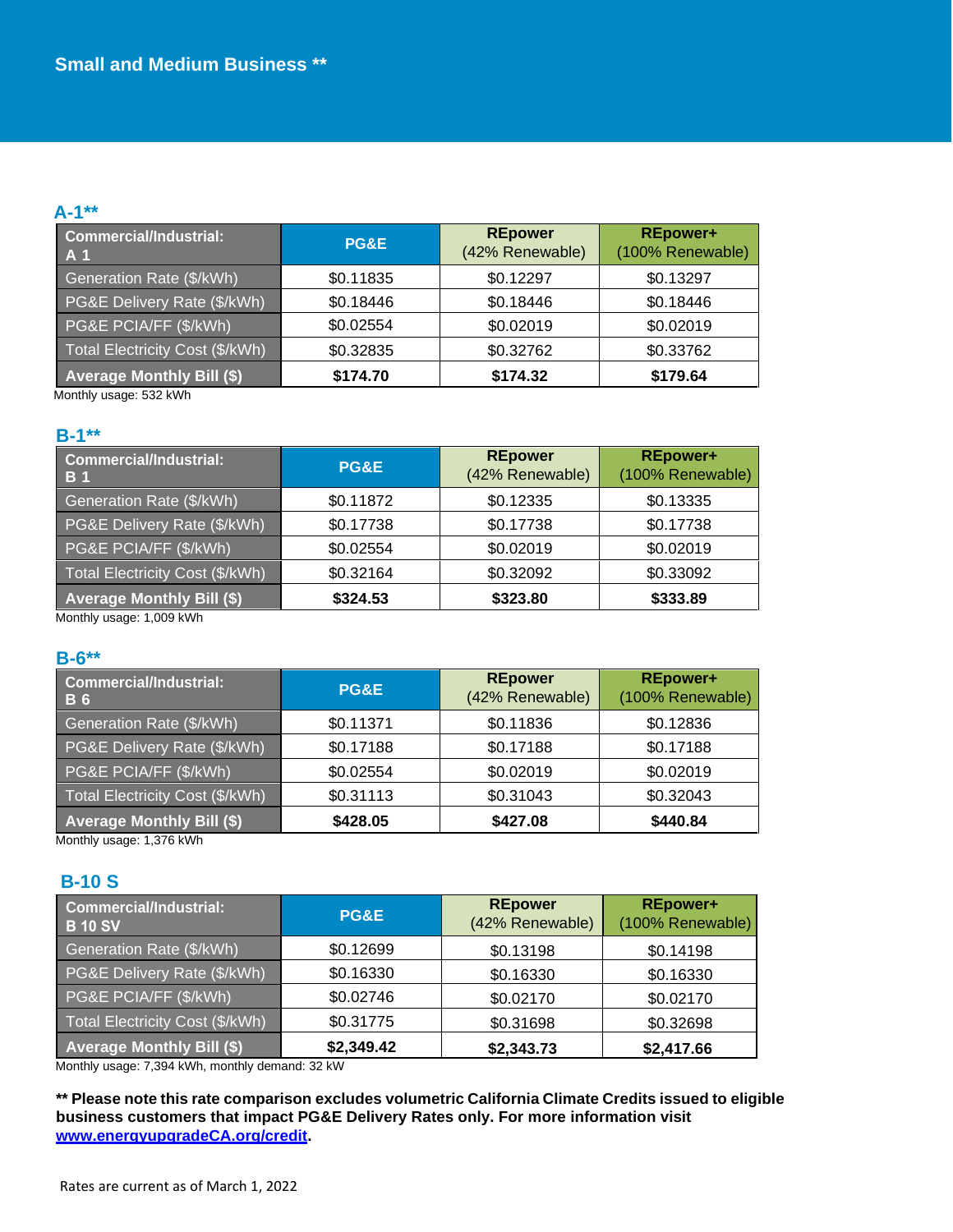### **B-19 SV**

| <b>Commercial/Industrial:</b><br><b>B 19 SV</b> | PG&E       | <b>REpower</b><br>(42% Renewable) | <b>REpower+</b><br>(100% Renewable) |
|-------------------------------------------------|------------|-----------------------------------|-------------------------------------|
| Generation Rate (\$/kWh)                        | \$0.11344  | \$0.11812                         | \$0.12812                           |
| PG&E Delivery Rate (\$/kWh)                     | \$0.11460  | \$0.11460                         | \$0.11460                           |
| PG&E PCIA/FF (\$/kWh)                           | \$0.02567  | \$0.02030                         | \$0.02030                           |
| Total Electricity Cost (\$/kWh)                 | \$0.25371  | \$0.25302                         | \$0.26302                           |
| <b>Average Monthly Bill (\$)</b>                | \$2,648.85 | \$2,641.65                        | \$2,746.05                          |

Monthly usage: 10,440 kWh, monthly demand: 26 kW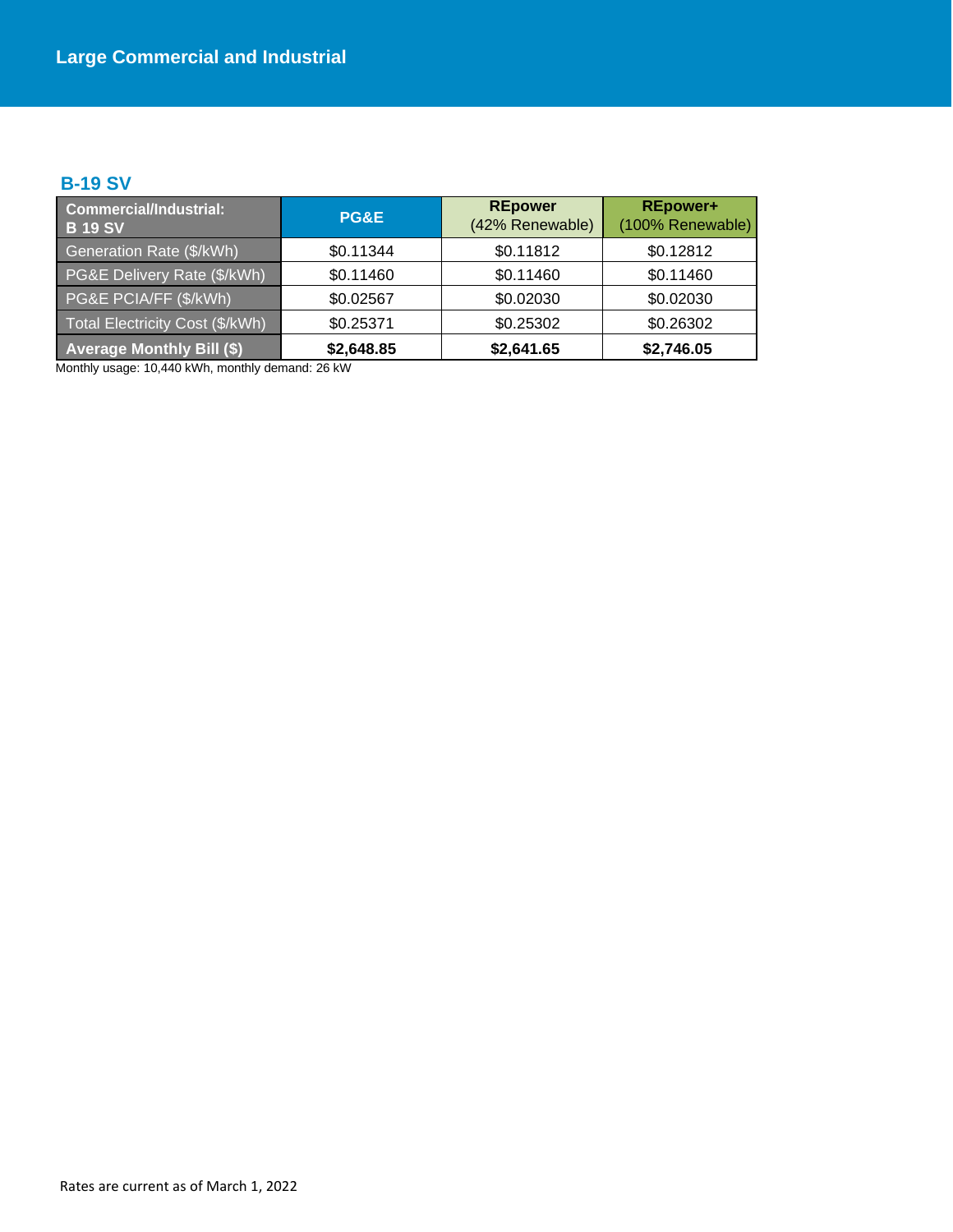#### **AG-4B**

| <b>Agricultural: AG 4B</b>       | <b>PG&amp;E</b> | <b>REpower</b><br>(42% Renewable) | <b>REpower+</b><br>(100% Renewable) |
|----------------------------------|-----------------|-----------------------------------|-------------------------------------|
| Generation Rate (\$/kWh)         | \$0.10726       | \$0.11158                         | \$0.12158                           |
| PG&E Delivery Rate (\$/kWh)      | \$0.16145       | \$0.16145                         | \$0.16145                           |
| PG&E PCIA/FF (\$/kWh)            | \$0.02371       | \$0.01874                         | \$0.01874                           |
| Total Electricity Cost (\$/kWh)  | \$0.29242       | \$0.29177                         | \$0.30177                           |
| <b>Average Monthly Bill (\$)</b> | \$1,064.05      | \$1,061.68                        | \$1,098.07                          |

Monthly usage: 3,639 kWh, monthly demand: 13 kW

### **AG-5B**

| <b>Agricultural: AG 5B</b>            | PG&E            | <b>REpower</b><br>(42% Renewable) | <b>REpower+</b><br>(100% Renewable) |
|---------------------------------------|-----------------|-----------------------------------|-------------------------------------|
| Generation Rate (\$/kWh)              | \$0.09742       | \$0.10180                         | \$0.11180                           |
| PG&E Delivery Rate (\$/kWh)           | \$0.11320       | \$0.11320                         | \$0.11320                           |
| PG&E PCIA/FF (\$/kWh)                 | \$0.02371       | \$0.01874                         | \$0.01874                           |
| Total Electricity Cost (\$/kWh)       | \$0.23433       | \$0.23374                         | \$0.24374                           |
| <b>Average Monthly Bill (\$)</b><br>. | \$2,563.49<br>. | \$2,557.03                        | \$2,666.43                          |

Monthly usage: 10,940 kWh, monthly demand: 31 kW

### **AG-5C**

| <b>Agricultural: AG 5C</b>             | PG&E        | <b>REpower</b><br>(42% Renewable) | <b>REpower+</b><br>(100% Renewable) |
|----------------------------------------|-------------|-----------------------------------|-------------------------------------|
| Generation Rate (\$/kWh)               | \$0.08632   | \$0.09088                         | \$0.10088                           |
| PG&E Delivery Rate (\$/kWh)            | \$0.08863   | \$0.08863                         | \$0.08863                           |
| PG&E PCIA/FF (\$/kWh)                  | \$0.02371   | \$0.01874                         | \$0.01874                           |
| <b>Total Electricity Cost (\$/kWh)</b> | \$0.19866   | \$0.19825                         | \$0.20825                           |
| <b>Average Monthly Bill (\$)</b>       | \$18,949.99 | \$18,910.88                       | \$19,864.77                         |

Monthly usage: 95,389 kWh, monthly demand: 229 kW

### **AG-A1**

| <b>Agricultural: AG A1</b>       | PG&E      | <b>REpower</b><br>(42% Renewable) | <b>REpower+</b><br>(100% Renewable) |
|----------------------------------|-----------|-----------------------------------|-------------------------------------|
| Generation Rate (\$/kWh)         | \$0.10689 | \$0.11120                         | \$0.12120                           |
| PG&E Delivery Rate (\$/kWh)      | \$0.21436 | \$0.21436                         | \$0.21436                           |
| PG&E PCIA/FF (\$/kWh)            | \$0.02371 | \$0.01874                         | \$0.01874                           |
| Total Electricity Cost (\$/kWh)  | \$0.34496 | \$0.34430                         | \$0.35430                           |
| <b>Average Monthly Bill (\$)</b> | \$282.55  | \$282.01                          | \$290.20                            |

Monthly usage: 819 kWh, monthly demand: 4 kW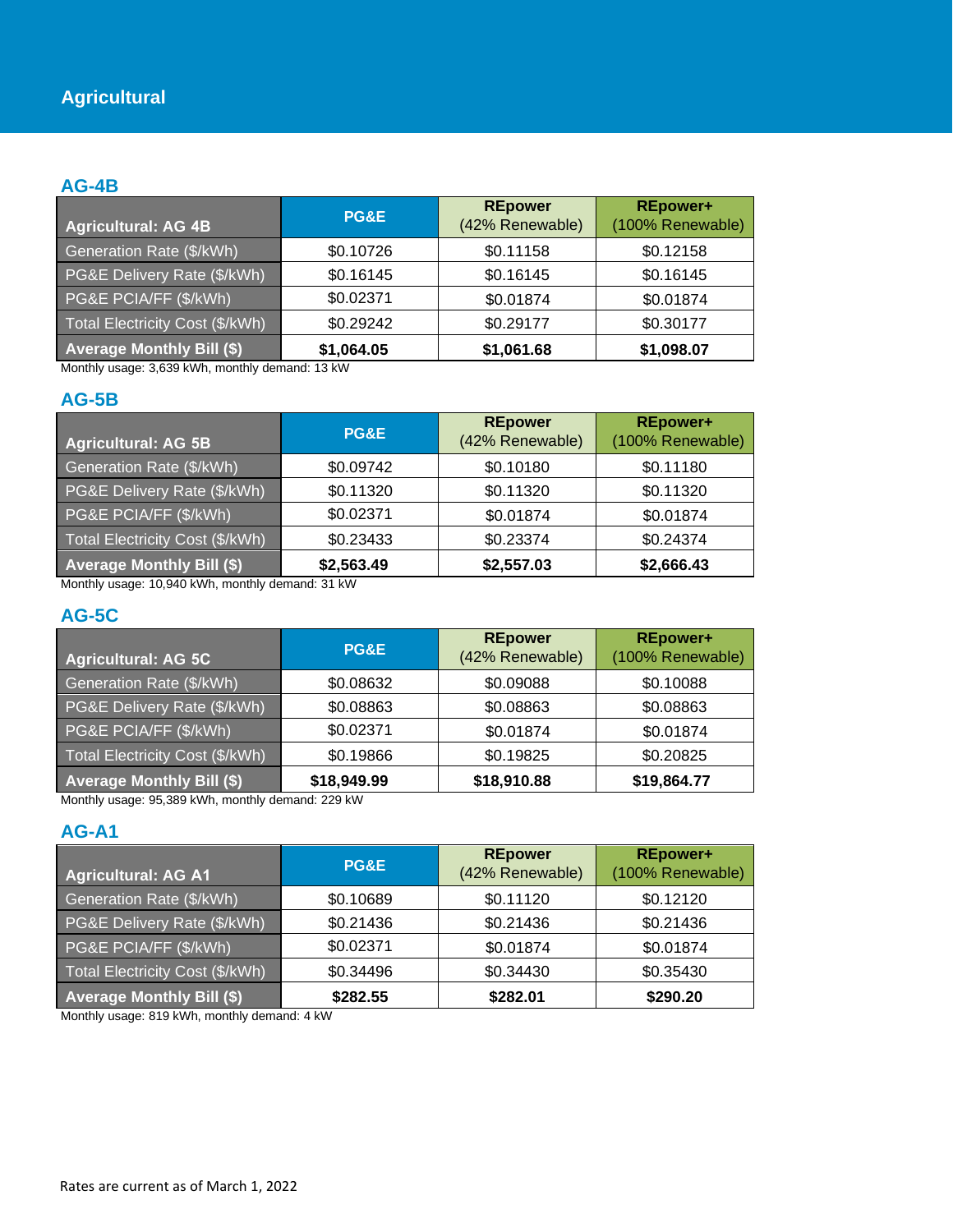### **AG-A2**

| <b>Agricultural: AG A2</b>       | <b>PG&amp;E</b> | <b>REpower</b><br>(42% Renewable) | <b>REpower+</b><br>(100% Renewable) |
|----------------------------------|-----------------|-----------------------------------|-------------------------------------|
| Generation Rate (\$/kWh)         | \$0.10591       | \$0.11023                         | \$0.12023                           |
| PG&E Delivery Rate (\$/kWh)      | \$0.15261       | \$0.15261                         | \$0.15261                           |
| PG&E PCIA/FF (\$/kWh)            | \$0.02371       | \$0.01874                         | \$0.01874                           |
| Total Electricity Cost (\$/kWh)  | \$0.28223       | \$0.28158                         | \$0.29158                           |
| <b>Average Monthly Bill (\$)</b> | \$716.77        | \$715.12                          | \$740.51                            |

Monthly usage: 2,540 kWh, monthly demand: 11 kW

# **AG-C**

| <b>Agricultural: AG C</b>        | PG&E       | <b>REpower</b><br>(42% Renewable) | <b>REpower+</b><br>(100% Renewable) |
|----------------------------------|------------|-----------------------------------|-------------------------------------|
| Generation Rate (\$/kWh)         | \$0.09246  | \$0.09684                         | \$0.10684                           |
| PG&E Delivery Rate (\$/kWh)      | \$0.10647  | \$0.10647                         | \$0.10647                           |
| PG&E PCIA/FF (\$/kWh)            | \$0.02371  | \$0.01874                         | \$0.01874                           |
| Total Electricity Cost (\$/kWh)  | \$0.22264  | \$0.22205                         | \$0.23205                           |
| <b>Average Monthly Bill (\$)</b> | \$6,483.00 | \$6,465.82                        | \$6,757.00                          |

Monthly usage: 29,119 kWh, monthly demand: 87 kW